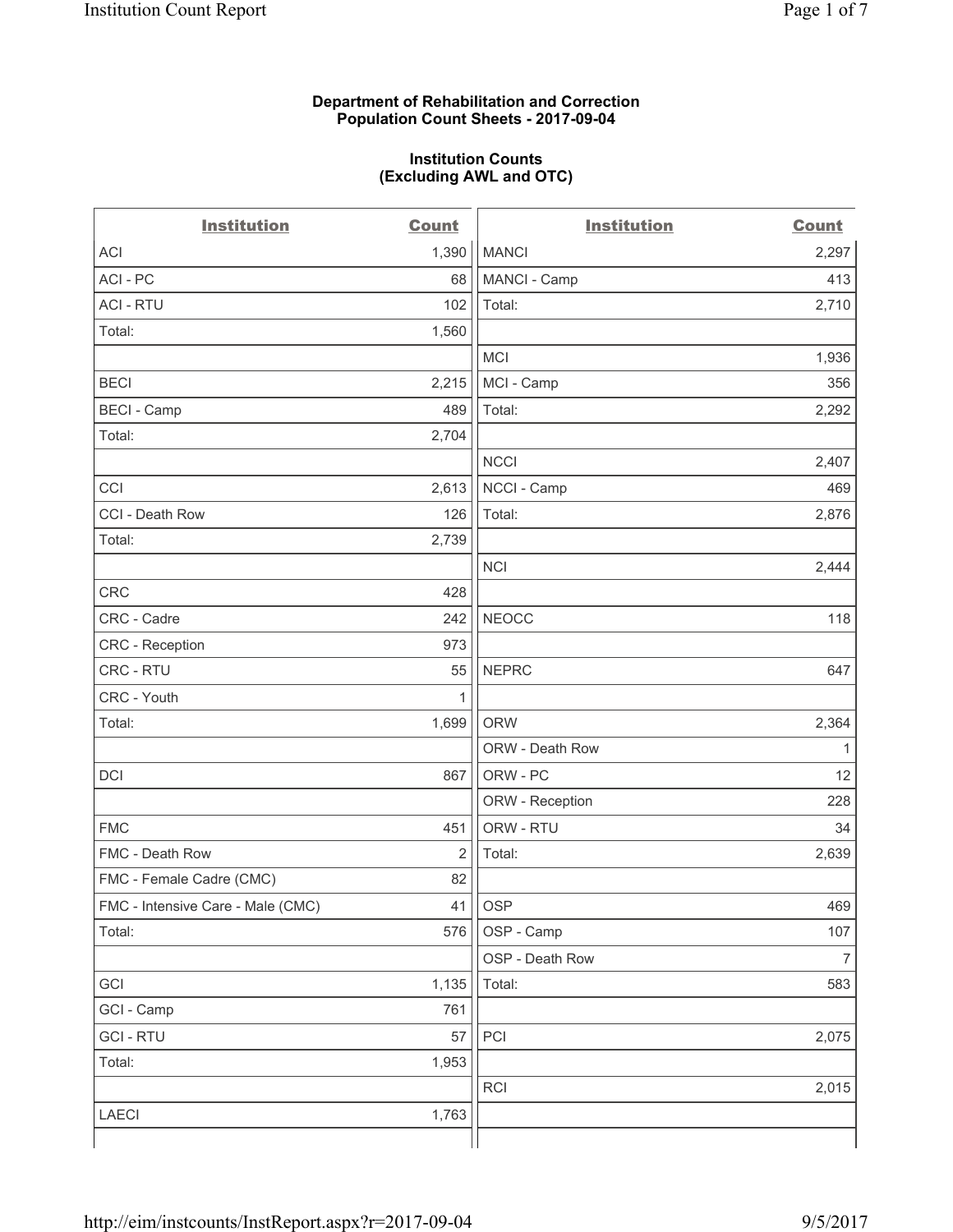|                          |       | <b>RICI</b>      | 2,586                              |
|--------------------------|-------|------------------|------------------------------------|
| LECI                     | 2,307 |                  |                                    |
| LECI - Camp              | 188   | SCI              | 2,038                              |
| Total:                   | 2,495 |                  |                                    |
|                          |       | <b>SOCF</b>      | 1,235                              |
| LOCI                     | 2,285 | SOCF - RTU       | 62                                 |
|                          |       | Total:           | 1,297                              |
| LORCI                    | 237   |                  |                                    |
| <b>LORCI - Cadre</b>     | 144   | <b>TCI</b>       | 1,067                              |
| <b>LORCI - Reception</b> | 1,028 | TCI - Camp       | 444                                |
| Total:                   | 1,409 | Total:           | 1,511                              |
|                          |       |                  |                                    |
| <b>MACI</b>              | 1,047 | <b>TOCI</b>      | 819                                |
| MACI - Minimum           | 1,268 | <b>TOCI - PC</b> | 94                                 |
| Total:                   | 2,315 | Total:           | 913                                |
|                          |       |                  |                                    |
|                          |       | <b>WCI</b>       | 1,210                              |
|                          |       | <b>WCI-RTU</b>   | 34                                 |
|                          |       | Total:           | 1,244                              |
|                          |       |                  |                                    |
|                          |       |                  | <b>Total Population:</b><br>50,353 |

\* The Total Population includes 30 Offenders with Reason Codes 30 & 31. \*\* The Total Population includes 41 Offenders with Reason Code 0A.

### **Male Population by Security Level (Include AWL and Exclude OTC)**

| <b>Security Level</b>  | <b>Body</b> | <b>AWL</b> | $(-OTC)$ | <b>Total</b> |
|------------------------|-------------|------------|----------|--------------|
| Total Level 5          | 85          |            |          | 85           |
| Total Level 4          | 2,208       | 22         | 21       | 2,209        |
| Total Level 3          | 11,584      | 131        | 103      | 11,612       |
| Total Level 2          | 16,103      | 235        | 171      | 16,167       |
| Total Level 1          | 15,903      | 162        | 74       | 15,991       |
| <b>Total Death Row</b> | 137         |            |          | 137          |
| <b>Total Male</b>      | 46,020      | 552        | 371      | 46,201       |

#### **Female Population by Institution (Include AWL and Exclude OTC)**

| <b>Institution</b>       | <b>Body</b> | <b>AWL</b> | $(-OTC)$ | <b>Total</b> |
|--------------------------|-------------|------------|----------|--------------|
| <b>DCI</b>               | 867         |            |          | 870          |
| <b>FMC</b>               | 19          |            |          | 20           |
| FMC - Female Cadre (CMC) | 82          |            |          | 82           |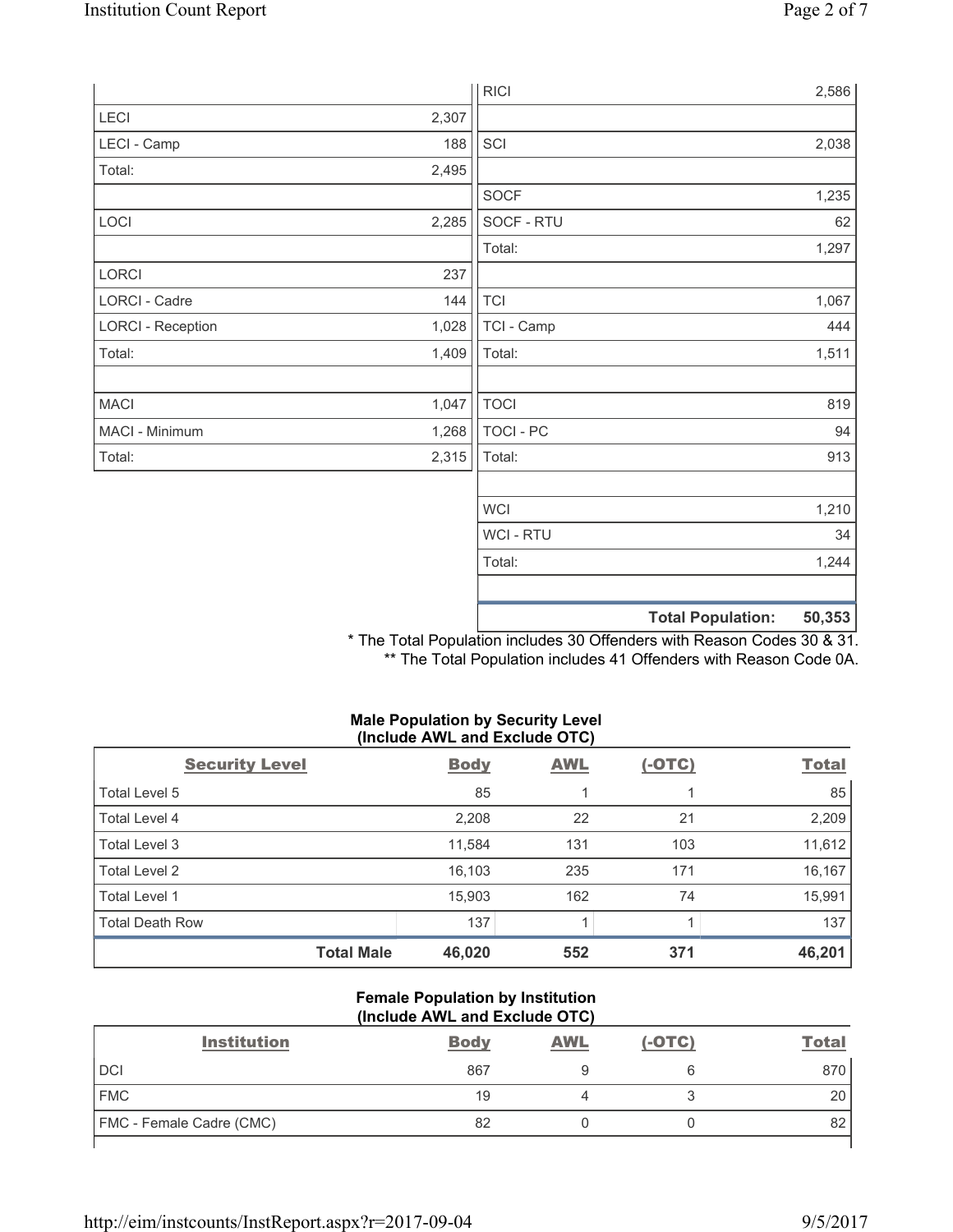|                        | <b>Total Population:</b> | 50,272 | 644 | 414      | 50,502 |
|------------------------|--------------------------|--------|-----|----------|--------|
|                        | <b>Total Female</b>      | 4,252  | 92  | 43       | 4,301  |
| ORW - RTU              |                          | 34     |     |          | 34     |
| ORW - Reception        |                          | 228    | 0   |          | 228    |
| ORW - PC               |                          | 12     | 0   | $\Omega$ | 12     |
| <b>ORW - Death Row</b> |                          |        | 0   | O        |        |
| <b>ORW</b>             |                          | 2,363  | 60  | 29       | 2,394  |
| <b>NEPRC</b>           |                          | 646    | 19  | 5        | 660    |

### **Male Population by Institution: Security Level 5 (Include AWL and Exclude OTC)**

| <b>Institution</b> |                      | <b>Body</b>    | <b>AWL</b> | $(-OTC)$ | <b>Total</b> |
|--------------------|----------------------|----------------|------------|----------|--------------|
| <b>LECI</b>        |                      | $\mathfrak{p}$ |            |          |              |
| <b>LORCI</b>       |                      |                | 0          |          |              |
| <b>MACI</b>        |                      | 3              | 0          |          |              |
| <b>OSP</b>         |                      | 50             |            |          | 50           |
| <b>SOCF</b>        |                      | 24             | 0          |          | 24           |
| SOCF - RTU         |                      | 4              | 0          |          |              |
| <b>WCI</b>         |                      |                |            |          |              |
|                    | <b>Total Level 5</b> | 85             |            |          | 85           |

## **Male Population by Institution: Security Level 4 (Include AWL and Exclude OTC)**

| <b>Institution</b>       | <b>Body</b>    | <b>AWL</b>          | $(-OTC)$       | <b>Total</b>   |
|--------------------------|----------------|---------------------|----------------|----------------|
| ACI                      | 11             | 0                   | $\mathbf 0$    | 11             |
| CCI                      | 5              | $\mathbf 0$         | $\mathbf 0$    | 5              |
| CRC                      | 26             | $\mathsf{O}\xspace$ | $\mathbf 0$    | 26             |
| CRC - Reception          | $\overline{7}$ | 1                   | 1              | 7              |
| CRC - RTU                | 2              | $\mathbf 0$         | 0              | $\overline{2}$ |
| <b>FMC</b>               | $\overline{1}$ | $\mathsf{0}$        | $\mathbf 0$    | 1              |
| LECI                     | 44             | $\mathbf 0$         | $\mathbf 0$    | 44             |
| LOCI                     | 4              | $\mathbf 0$         | $\mathbf 0$    | $\overline{4}$ |
| <b>LORCI</b>             | 15             | $\overline{4}$      | 4              | 15             |
| <b>LORCI - Cadre</b>     | 1              | $\mathbf 0$         | $\mathbf 0$    | 1              |
| <b>LORCI - Reception</b> | 10             | $\mathbf 0$         | $\mathbf 0$    | 10             |
| <b>MACI</b>              | 21             | $\boldsymbol{0}$    | $\mathbf 0$    | 21             |
| <b>MANCI</b>             | 84             | $\overline{2}$      | $\overline{2}$ | 84             |
| <b>MCI</b>               | 3              | $\mathbf 0$         | $\mathbf 0$    | $\sqrt{3}$     |
| <b>NCCI</b>              | $\overline{2}$ | $\mathbf 0$         | $\mathbf{0}$   | $\sqrt{2}$     |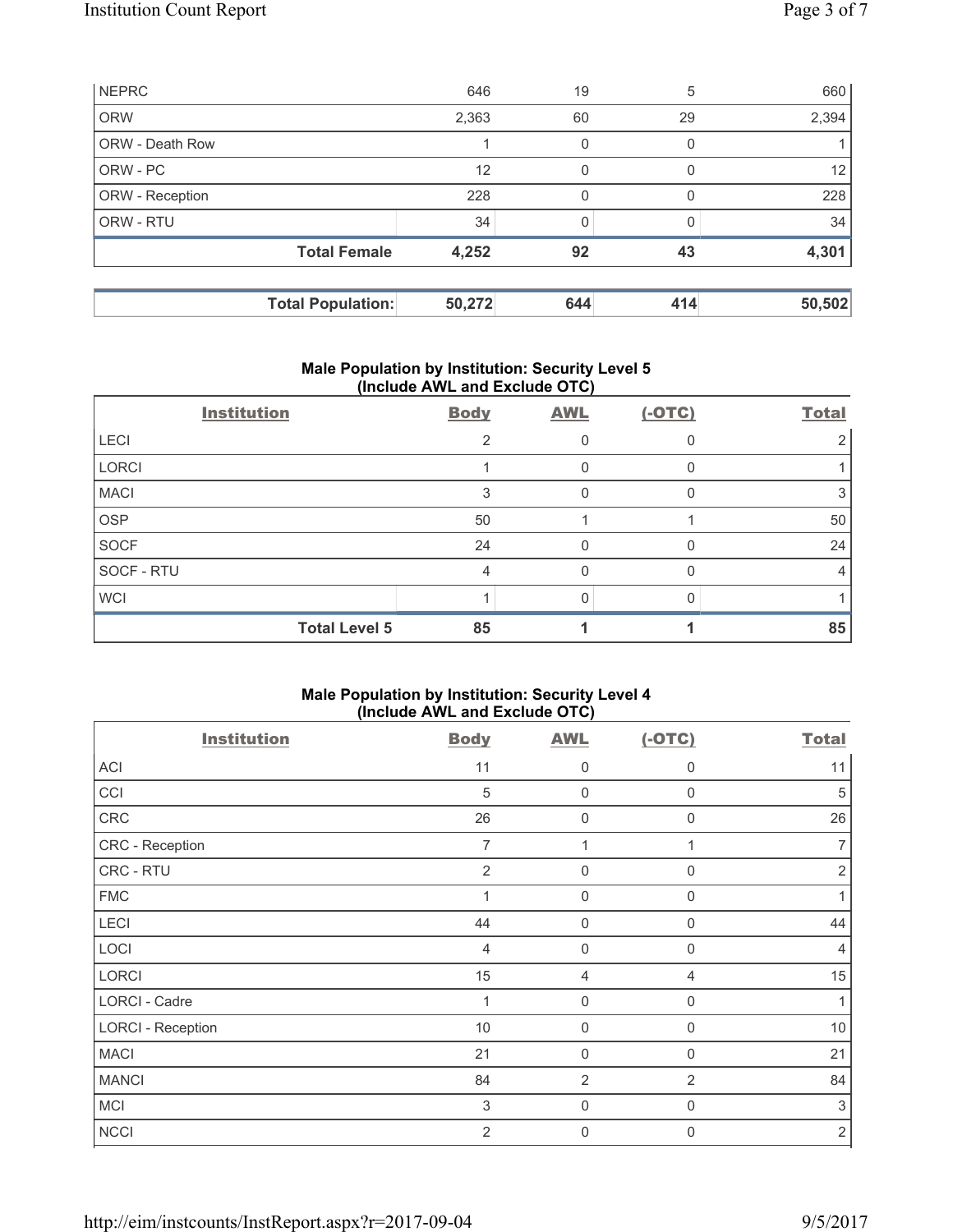| <b>NCI</b>       |                      | $\overline{2}$           | 0              | $\mathbf 0$ | 2     |
|------------------|----------------------|--------------------------|----------------|-------------|-------|
| OSP              |                      | 413                      | $\sqrt{3}$     | 3           | 413   |
| PCI              |                      | 1                        | $\mathbf 0$    | $\mathbf 0$ |       |
| RCI              |                      | 20                       | 1              |             | 20    |
| <b>RICI</b>      |                      | 2                        | $\mathbf 0$    | $\Omega$    | 2     |
| SCI              |                      | $10$                     | $\mathbf 0$    | $\mathbf 0$ | 10    |
| SOCF             |                      | 1,208                    | $10$           | $9\,$       | 1,209 |
| SOCF - RTU       |                      | 57                       | $\mathbf 0$    | $\mathbf 0$ | 57    |
| <b>TCI</b>       |                      | $10$                     | 0              | 0           | $10$  |
| <b>TOCI</b>      |                      | 214                      | 1              |             | 214   |
| <b>TOCI - PC</b> |                      | 17                       | $\overline{0}$ | $\Omega$    | 17    |
| <b>WCI</b>       |                      | 17                       | 0              | $\Omega$    | 17    |
| WCI - RTU        |                      | $\overline{\mathcal{A}}$ | 0              | U           |       |
|                  | <b>Total Level 4</b> | 2,208                    | 22             | 21          | 2,209 |

## **Male Population by Institution: Security Level 3 (Include AWL and Exclude OTC)**

| <b>Institution</b>                | <b>Body</b>    | <b>AWL</b>          | $(-OTC)$            | <b>Total</b>   |
|-----------------------------------|----------------|---------------------|---------------------|----------------|
| <b>ACI</b>                        | 16             | $\mathsf{O}\xspace$ | $\mathbf 0$         | 16             |
| ACI-PC                            | $\overline{2}$ | $\mathsf 0$         | $\mathsf{O}\xspace$ | $\overline{2}$ |
| <b>BECI</b>                       | $\overline{4}$ | $\mathsf{O}\xspace$ | $\mathsf 0$         | $\overline{4}$ |
| CCI                               | 8              | $\mathbf 0$         | $\mathbf 0$         | 8              |
| CRC                               | 75             | $\sqrt{5}$          | $\mathsf 3$         | 77             |
| CRC - Cadre                       | 129            | $\mathbf 0$         | $\mathsf 0$         | 129            |
| CRC - Reception                   | 470            | 10                  | $\,8\,$             | 472            |
| CRC - RTU                         | 50             | $\mathbf 0$         | $\mathsf 0$         | 50             |
| CRC - Youth                       | $\mathbf{1}$   | $\mathbf 0$         | $\mathsf 0$         | 1              |
| <b>FMC</b>                        | 6              | $\mathsf{O}\xspace$ | $\mathsf 0$         | $\,6$          |
| FMC - Intensive Care - Male (CMC) | $\overline{4}$ | $\mathbf 0$         | $\mathbf 0$         | 4              |
| <b>LAECI</b>                      | $\overline{7}$ | $\mathsf{O}\xspace$ | $\mathsf 0$         | $\overline{7}$ |
| LECI                              | 2,256          | 15                  | 12                  | 2,259          |
| LECI - Camp                       | $\mathbf{1}$   | $\mathsf{O}\xspace$ | $\mathbf 0$         | 1              |
| LOCI                              | $\mathbf 1$    | $\mathbf 0$         | $\mathbf 0$         | 1              |
| <b>LORCI</b>                      | 51             | 23                  | 20                  | 54             |
| <b>LORCI - Cadre</b>              | 86             | $\mathsf{O}\xspace$ | $\mathsf 0$         | 86             |
| <b>LORCI - Reception</b>          | 477            | $\mathbf{1}$        | $\mathbf{1}$        | 477            |
| <b>MACI</b>                       | 948            | $\overline{5}$      | $\overline{2}$      | 951            |
| <b>MANCI</b>                      | 2,190          | 27                  | 21                  | 2,196          |
| <b>MCI</b>                        | $\mathbf{1}$   | $\mathsf{O}\xspace$ | $\mathsf 0$         | 1              |
| <b>NCCI</b>                       | $\overline{2}$ | $\mathbf{1}$        | $\mathbf{1}$        | $\overline{2}$ |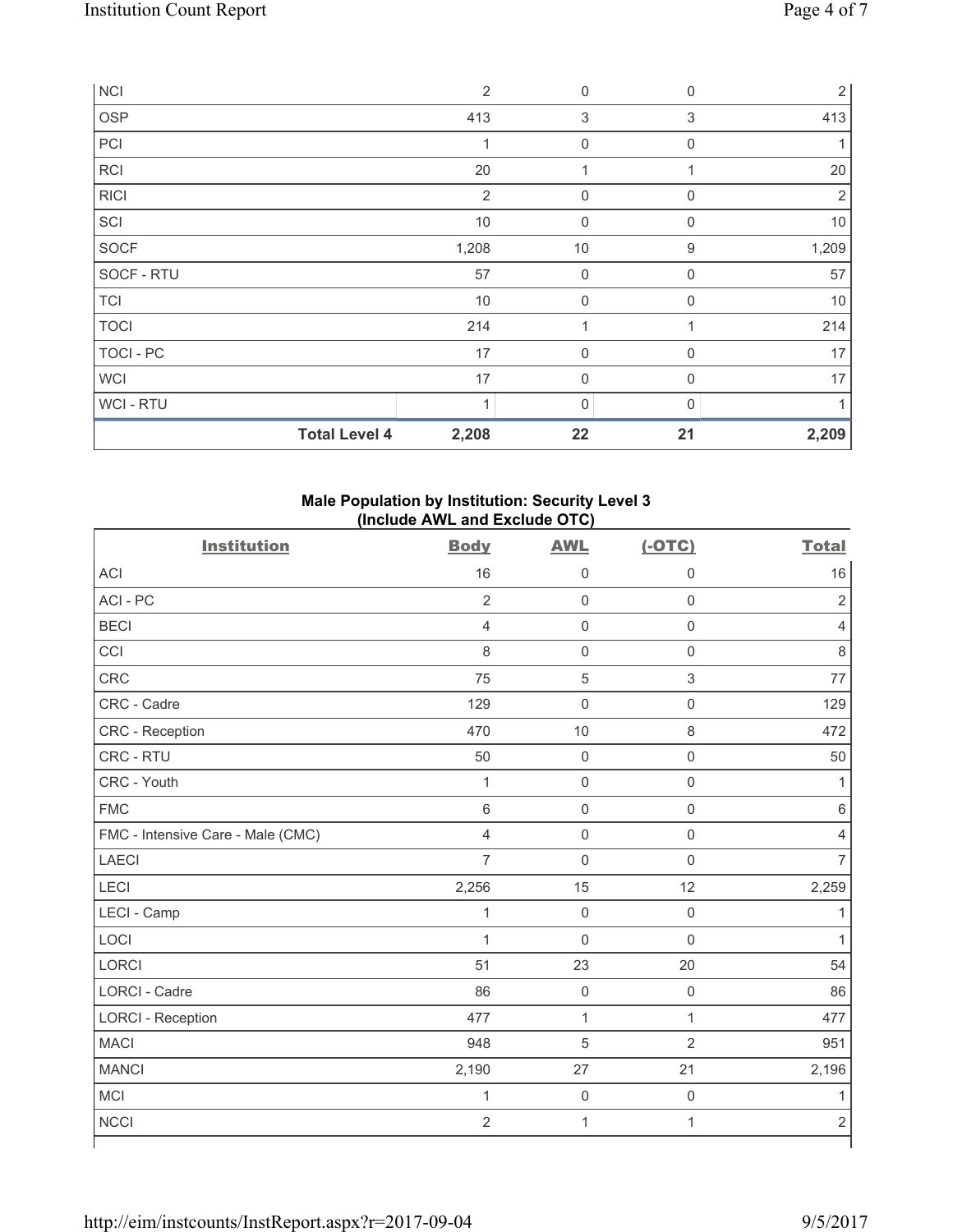| <b>NCI</b>           | $\mathbf 1$    | $\mathbf 0$         | $\mathbf 0$      | $\mathbf{1}$   |
|----------------------|----------------|---------------------|------------------|----------------|
| <b>NEOCC</b>         | 118            | $\mathsf{O}\xspace$ | $\boldsymbol{0}$ | 118            |
| <b>OSP</b>           | 3              | $\mathsf{O}\xspace$ | $\mathbf 0$      | 3              |
| PCI                  | 29             | 1                   | $\mathbf 0$      | 30             |
| <b>RCI</b>           | 1,848          | 19                  | 15               | 1,852          |
| <b>RICI</b>          | $\overline{2}$ | $\mathbf 0$         | $\mathbf 0$      | $\overline{2}$ |
| SCI                  | $\overline{4}$ | $\mathsf{O}\xspace$ | $\mathbf 0$      | 4              |
| <b>SOCF</b>          | $\overline{2}$ | $\mathsf{O}\xspace$ | $\mathbf 0$      | $\overline{2}$ |
| SOCF - RTU           | $\mathbf 1$    | $\mathbf 0$         | $\Omega$         |                |
| <b>TCI</b>           | 1,012          | $10$                | $\boldsymbol{9}$ | 1,013          |
| TCI - Camp           | $\overline{2}$ | $\mathbf 0$         | $\mathbf 0$      | 2              |
| <b>TOCI</b>          | 480            | 4                   | $\overline{2}$   | 482            |
| TOCI - PC            | 77             | $\mathsf{O}\xspace$ | $\boldsymbol{0}$ | 77             |
| <b>WCI</b>           | 1,188          | 10                  | $\boldsymbol{9}$ | 1,189          |
| <b>WCI-RTU</b>       | 32             | 0                   | $\mathbf{0}$     | 32             |
| <b>Total Level 3</b> | 11,584         | 131                 | 103              | 11,612         |

# **Male Population by Institution: Security Level 2 (Include AWL and Exclude OTC)**

| <b>Institution</b>                | <b>Body</b>    | <b>AWL</b>          | $(-OTC)$            | <b>Total</b> |
|-----------------------------------|----------------|---------------------|---------------------|--------------|
| <b>ACI</b>                        | 706            | 9                   | 5                   | 710          |
| ACI - PC                          | 65             | $\mathsf 0$         | $\mathsf{O}\xspace$ | 65           |
| <b>ACI - RTU</b>                  | 70             | $\mathbf 0$         | $\mathsf 0$         | 70           |
| <b>BECI</b>                       | 1,409          | $\boldsymbol{9}$    | $\overline{7}$      | 1,411        |
| CCI                               | 1,911          | 17                  | 13                  | 1,915        |
| <b>CRC</b>                        | 185            | $\sqrt{5}$          | $\overline{4}$      | 186          |
| CRC - Cadre                       | 113            | $\mathsf{O}\xspace$ | $\mathsf{O}\xspace$ | 113          |
| CRC - Reception                   | 333            | 17                  | 16                  | 334          |
| CRC - RTU                         | $\mathfrak{Z}$ | $\mathbf 0$         | $\mathsf{O}\xspace$ | $\sqrt{3}$   |
| <b>FMC</b>                        | 10             | $\overline{4}$      | $\mathsf 0$         | 14           |
| FMC - Intensive Care - Male (CMC) | 13             | $\mathsf{O}\xspace$ | $\mathsf 0$         | 13           |
| GCI                               | 557            | $\overline{4}$      | $\overline{2}$      | 559          |
| <b>GCI-RTU</b>                    | 44             | $\mathbf 0$         | $\mathbf 0$         | 44           |
| <b>LAECI</b>                      | 1,070          | 20                  | 14                  | 1,076        |
| LECI                              | $\mathbf 1$    | $\mathbf 0$         | $\mathsf 0$         | 1            |
| LOCI                              | 1,242          | 12                  | $\,8\,$             | 1,246        |
| <b>LORCI</b>                      | 111            | 24                  | 24                  | 111          |
| <b>LORCI - Cadre</b>              | 47             | $\mathsf{O}\xspace$ | $\mathsf 0$         | 47           |
| <b>LORCI - Reception</b>          | 288            | $\mathbf 1$         | $\mathsf 0$         | 289          |
| <b>MACI</b>                       | 75             | 1                   | 1                   | 75           |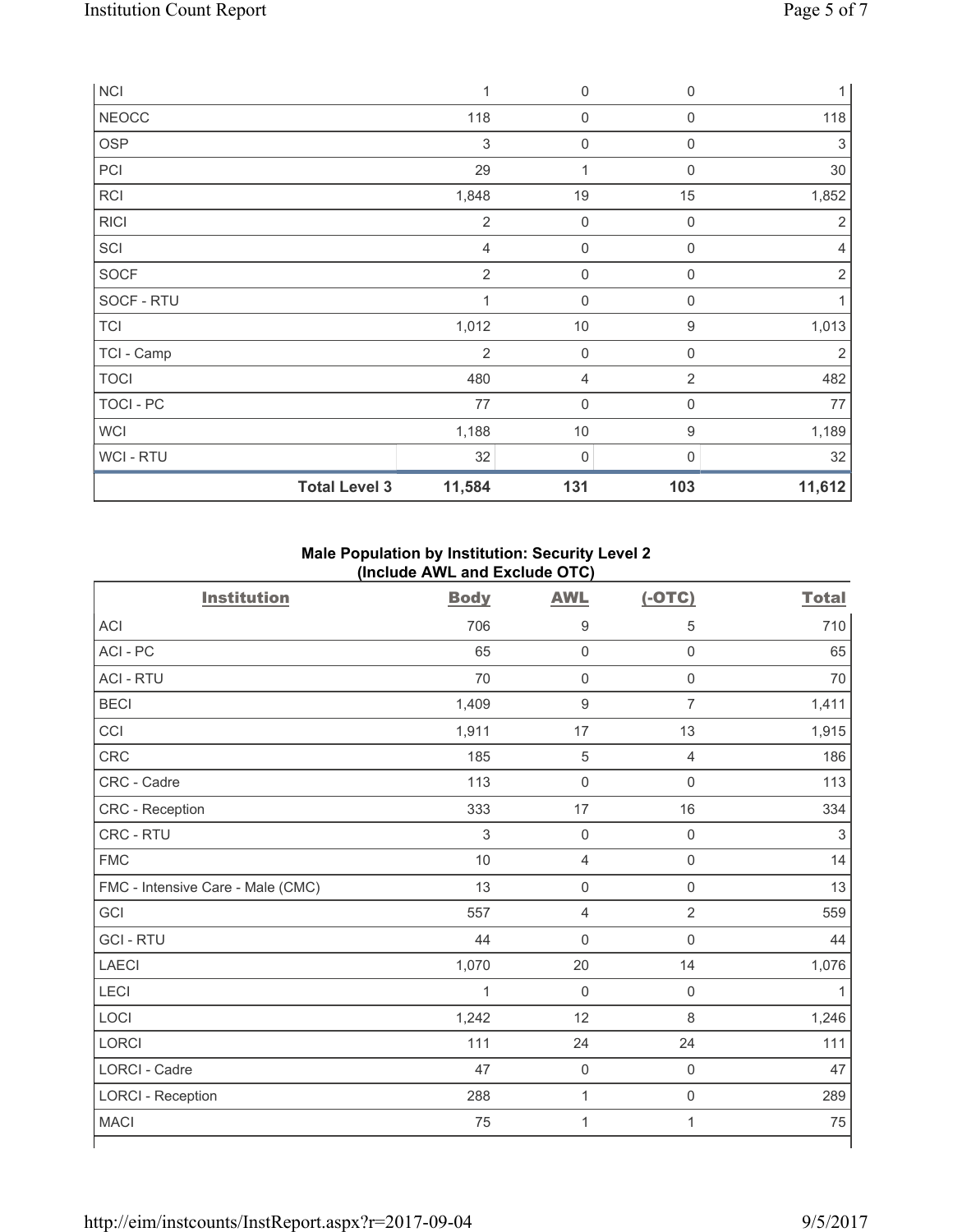| <b>MANCI</b>         | 8      | $\mathbf 0$      | $\mathbf 0$      | 8      |
|----------------------|--------|------------------|------------------|--------|
| <b>MCI</b>           | 1,478  | 18               | 11               | 1,485  |
| MCI - Camp           | 1      | 0                | $\mathbf 0$      |        |
| <b>NCCI</b>          | 1,346  | 20               | 15               | 1,351  |
| NCCI - Camp          | 1      | $\boldsymbol{0}$ | $\mathbf 0$      |        |
| <b>NCI</b>           | 1,671  | 26               | 21               | 1,676  |
| PCI                  | 709    | 11               | 3                | 717    |
| RCI                  | 147    | $\boldsymbol{0}$ | $\boldsymbol{0}$ | 147    |
| <b>RICI</b>          | 1,514  | 29               | 22               | 1,521  |
| SCI                  | 954    | 8                | 5                | 957    |
| <b>TCI</b>           | 5      | $\boldsymbol{0}$ | 0                | 5      |
| <b>TOCI</b>          | 13     | $\mathbf 0$      | 0                | 13     |
| <b>WCI</b>           | 3      | 0                | 0                | 3      |
| <b>Total Level 2</b> | 16,103 | 235              | 171              | 16,167 |

# **Male Population by Institution: Security Level 1 (Include AWL and Exclude OTC)**

| <b>Institution</b>                | <b>Body</b>    | <b>AWL</b>          | $(-OTC)$            | <b>Total</b> |
|-----------------------------------|----------------|---------------------|---------------------|--------------|
| <b>ACI</b>                        | 657            | $\overline{2}$      | $\mathbf 0$         | 659          |
| ACI-PC                            | $\mathbf{1}$   | $\mathbf 0$         | $\mathsf{O}\xspace$ | 1            |
| <b>ACI - RTU</b>                  | 32             | $\mathbf 0$         | $\mathbf 0$         | 32           |
| <b>BECI</b>                       | 802            | 13                  | $\overline{4}$      | 811          |
| <b>BECI - Camp</b>                | 489            | $\mathbf 0$         | $\mathsf{O}\xspace$ | 489          |
| CCI                               | 688            | $\mathbf{1}$        | $\mathbf 0$         | 689          |
| <b>CRC</b>                        | 76             | $\sqrt{3}$          | $\overline{2}$      | 77           |
| CRC - Reception                   | 159            | $\boldsymbol{9}$    | $\sqrt{5}$          | 163          |
| <b>FMC</b>                        | 414            | 8                   | $\mathbf{1}$        | 421          |
| FMC - Intensive Care - Male (CMC) | 24             | $\mathbf 0$         | $\mathsf 0$         | 24           |
| GCI                               | 578            | 15                  | 4                   | 589          |
| GCI - Camp                        | 761            | $\mathbf{1}$        | $\mathbf{1}$        | 761          |
| <b>GCI-RTU</b>                    | 13             | $\mathbf 0$         | $\mathbf 0$         | 13           |
| <b>LAECI</b>                      | 686            | $\,6\,$             | $\overline{4}$      | 688          |
| LECI                              | $\overline{4}$ | $\mathbf 1$         | $\mathsf 0$         | 5            |
| LECI - Camp                       | 187            | $\mathbf 0$         | $\mathsf{O}\xspace$ | 187          |
| LOCI                              | 1,038          | $\,6\,$             | $\mathbf{1}$        | 1,043        |
| <b>LORCI</b>                      | 59             | $\boldsymbol{9}$    | $\hbox{9}$          | 59           |
| <b>LORCI - Cadre</b>              | 10             | $\mathsf{O}\xspace$ | $\mathsf 0$         | 10           |
| <b>LORCI - Reception</b>          | 253            | $\mathbf{1}$        | $\mathbf 0$         | 254          |
| MACI - Minimum                    | 1,268          | $\,6\,$             | $\overline{2}$      | 1,272        |
| <b>MANCI</b>                      | 14             | $\overline{7}$      | 4                   | 17           |